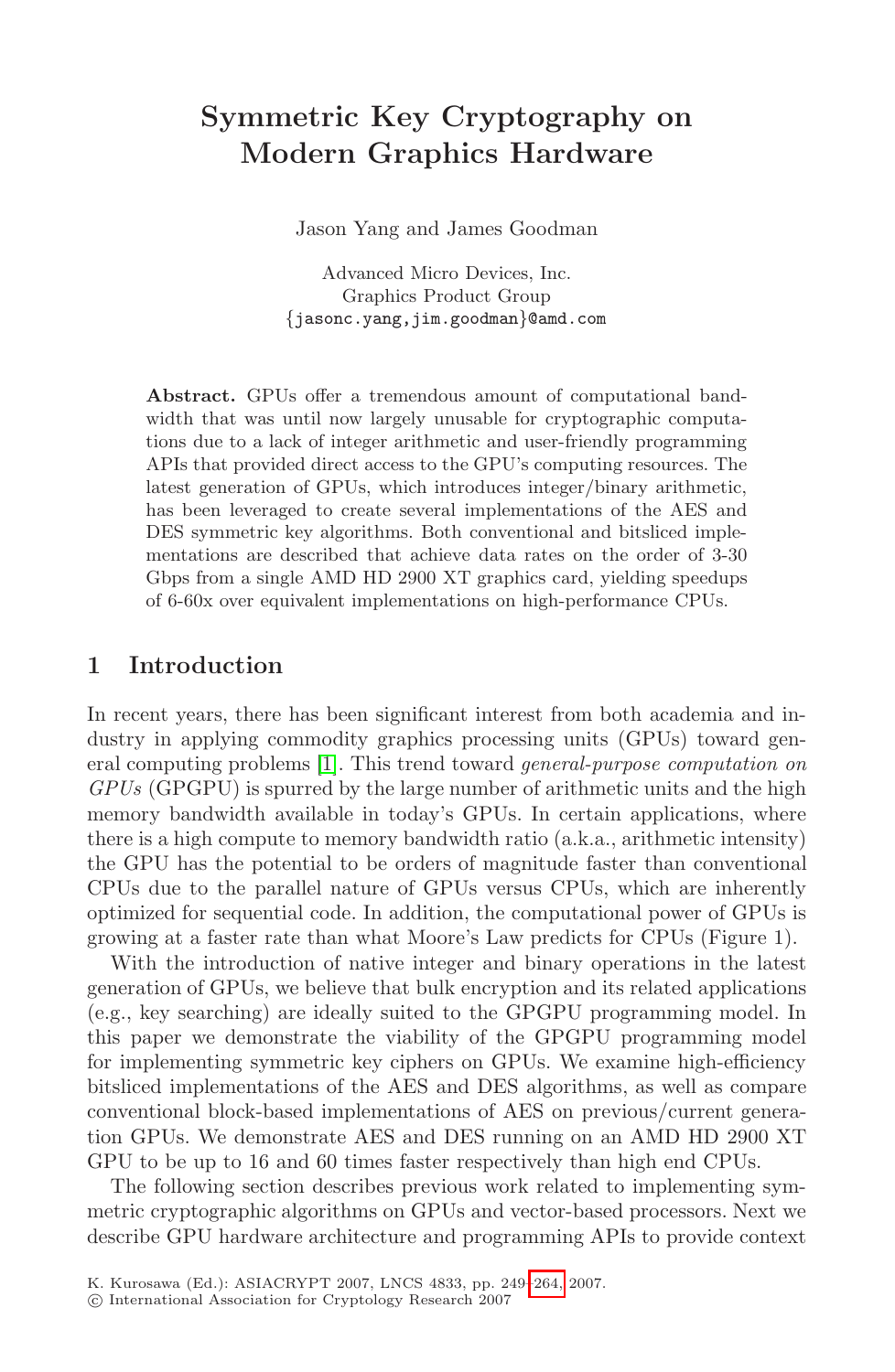

**Fig. 1.** GPU vs. CPU GFLOPS performance over time

for the GPGPU programming model. Bitsliced implementations of DES and AES are then described in the context of high-performance GPGPU-accelerated key searching applications that demonstrate the potential speedup of GPUs over conventional CPUs in certain classes of problems. Lastly, a comparison of a conventional block-based implementation of AES on both the current and previous generations of GPUs is presented to illustrate the computational advantages of the latest generation of GPUs.

#### **2 Previous Work**

Cook et al. [2] were the first to investigate the feasibility of using GPUs for symmetric key encryption. Using OpenGL they implemented AES on various previous-generation GPUs. Unfortunately, the limited capability of the graphics programming model they used limited their performance and prevented them from exploiting some of the programmable features of their hardware. Instead they [w](#page-15-2)ere forced to use a fixed-functio[n](#page-15-3) pipeline, rely on color maps to transform bytes, and exploit a hardware XOR unit in the output-merger stage. A complete execution of AES required multiple passes through the pipeline, which significantly impacted their performance. Their experiments found that the GPU could only perform at about 2.3% of the CPU rate when both were running code optimized for their individual instruction sets. A recent OpenGL implementation [3] on a NVIDIA Geforce 8800 GTS achieves rates of almost 3 Gbps.

Vector processors have been considered for implementation of symmetric algorithms such as DES [4], and cryptography in general [5], which yielded some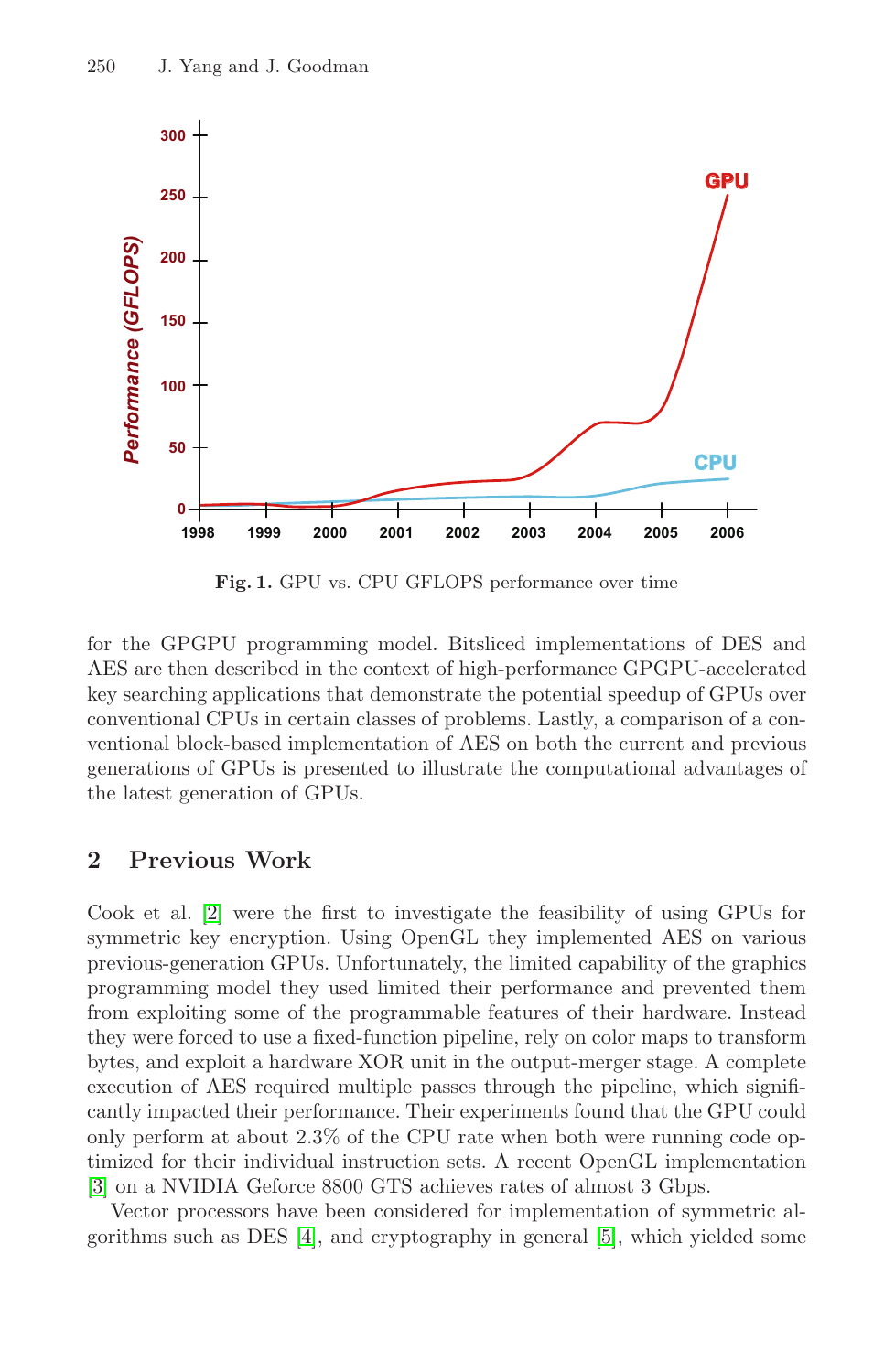performance increase. Recently, Costigan and Scott [6] implemented RSA using the ve[ct](#page-15-4)or units of the Cell processor. They were able to achieve rates up to  $7\times$ faster using 6 vector units (SPU) over the onboard PowerPC unit (PPU).

## **3 GPGPU Programming Model**

The latest generation of GPUs (e.g., Nvidia's 8000 series or AMD's HD 2000 series) has adopted the unified shader programming model pioneered by AMD in the Xbox 360's GPU [7]. In the unified shader model, all graphics functions are executed on programmable ALUs that can handle the different types of programs (i.e., shader programs) that need to be run by the different stages of the conventional graphics pipeline. The programmable nature of these ALUs can be exploited to implement non-graphics functions using a virtualized SIMD processing programming model that operates on streams of data. In this programming model, arrays of input data elements stored in memory are mapped one-to-one onto the virtualized SIMD array, which executes a shader program to generate one or more outputs that are then written back to output arrays in memory. Each instance of a shader program running on a virtualized SIMD array element is called a thread. The GPU and its components map the array of threads onto a finite pool of physical shader processors (SPs) by scheduling the available resources in the GPU such that each element of the virtual SIMD array is eventually processed, at which point additional shader programs can also be executed until the application has completed. A simplified view of the GPGPU programming model and mapping of threads to the GPUs processing resources is shown in Figure 2.



**Fig. 2.** Simplified view of the GPGPU programming model and thread mapping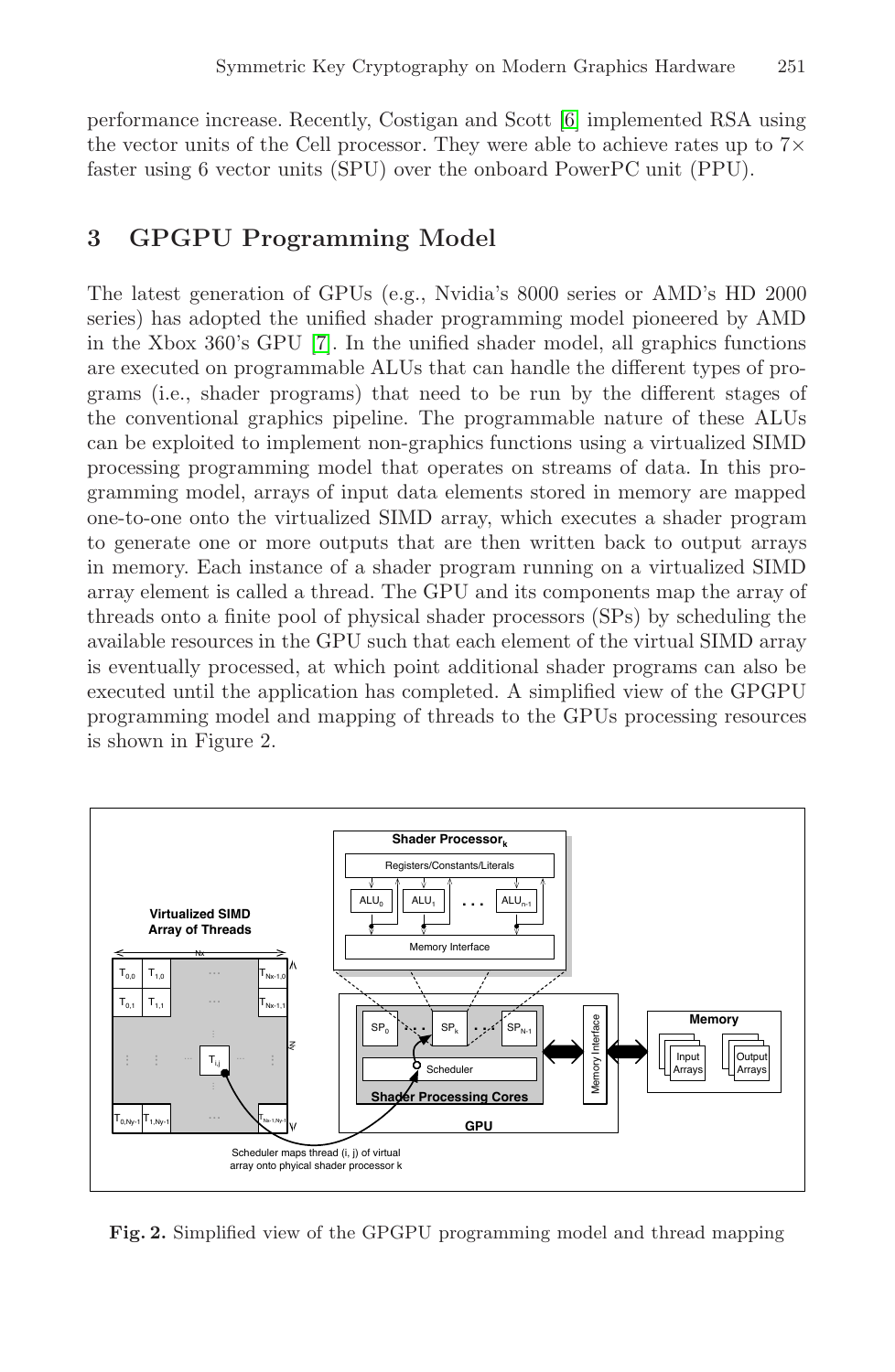|                         | $\,$ X1950 XTX $\,$ | HD 2900 XT            |
|-------------------------|---------------------|-----------------------|
| $\#$ of SP Units        | 48                  | 64                    |
| # of ALU Units          | 192                 | 320                   |
| # of Memory Fetch Units | 16                  | 16                    |
| SP Frequency            | 650 MHz             | 750 MHz               |
| Memory Frequency        | $1$ GHz             | 825 MHz               |
| Memory Bandwidth        | $64 \text{ GB/s}$   | $105.60 \text{ GB/s}$ |
| Local Memory Size       | $1$ GB              | $1$ GB                |
|                         |                     |                       |

**Table 1.** GPU characteristics

Modern GPUs are designed to be very efficient at running large numbers of threads (e.g., thousands/millions) in a manner that is transparent to the application/user. The GPU uses the large number of threads to hide memory access latencies by having the resource scheduler switch the active thread in a given SP whene[ve](#page-15-5)r the current thread finds itself stalled waiting for a memory access to complete. Time multiplexing is also used in the SPs' ALUs to execute multiple threads concurrently and hide the latency of ALU operations via pipelining. Both of these techniques require that a thread contains a large number of calculations to improve the ability of the resource schedule[r to](#page-15-6) [hide](#page-15-7) the aforementioned latencies. When that condition i[s sa](#page-15-8)tisfied, the entire computational bandwidth of the GPU can be utilized to help GPGPU applications achieve performance increases on the order of  $10 - 100 \times$  over conventional CPUs.

DirectX [8] and OpenGL [9] are the standard programming APIs for GPUs and provide high-level languages for writing shader programs (e.g., HLSL and GLSL). However, [the](#page-15-9)se APIs are optimized for graphics and are difficult to use for non-graphics developers. Recently several projects have begun to try and abstract away the graphics-specific aspects of traditional GPU APIs ([10], [11], [12]). In this paper we use both DirectX and CTM [13], AMD's GPU hardware interface API, which treats the GPU as a data parallel virtual machine. CTM allows shader programs to be written in both high-level (e.g., HLSL) and lowlevel (e.g., native GPU ASM) languages. Writing high-level shaders is similar to writing C code, except there are additional vector data types with multiple (up to four) accessible components. See [14] for a more complete description. Our implementations written in DirectX can run on any DirectX capable hardware. The bitsliced implementations described in the following sections could also be implemented on most modern graphics hardware.

All of the experiments in this work were conducted on either an AMD Radeon X1950 XTX or an AMD Radeon HD 2900 XT GPU. The HD 2900 XT is the latest generation of AMD GPUs and uses a unified, superscalar shader processing architecture. Shader processors also share a limited number of memory fetch units, which are the physical devices that access memory. Table 1 summarizes the relevant GPU feature sets. With significantly more ALUs than memory fetch units, GPUs perform better on applications with high arithmetic intensity.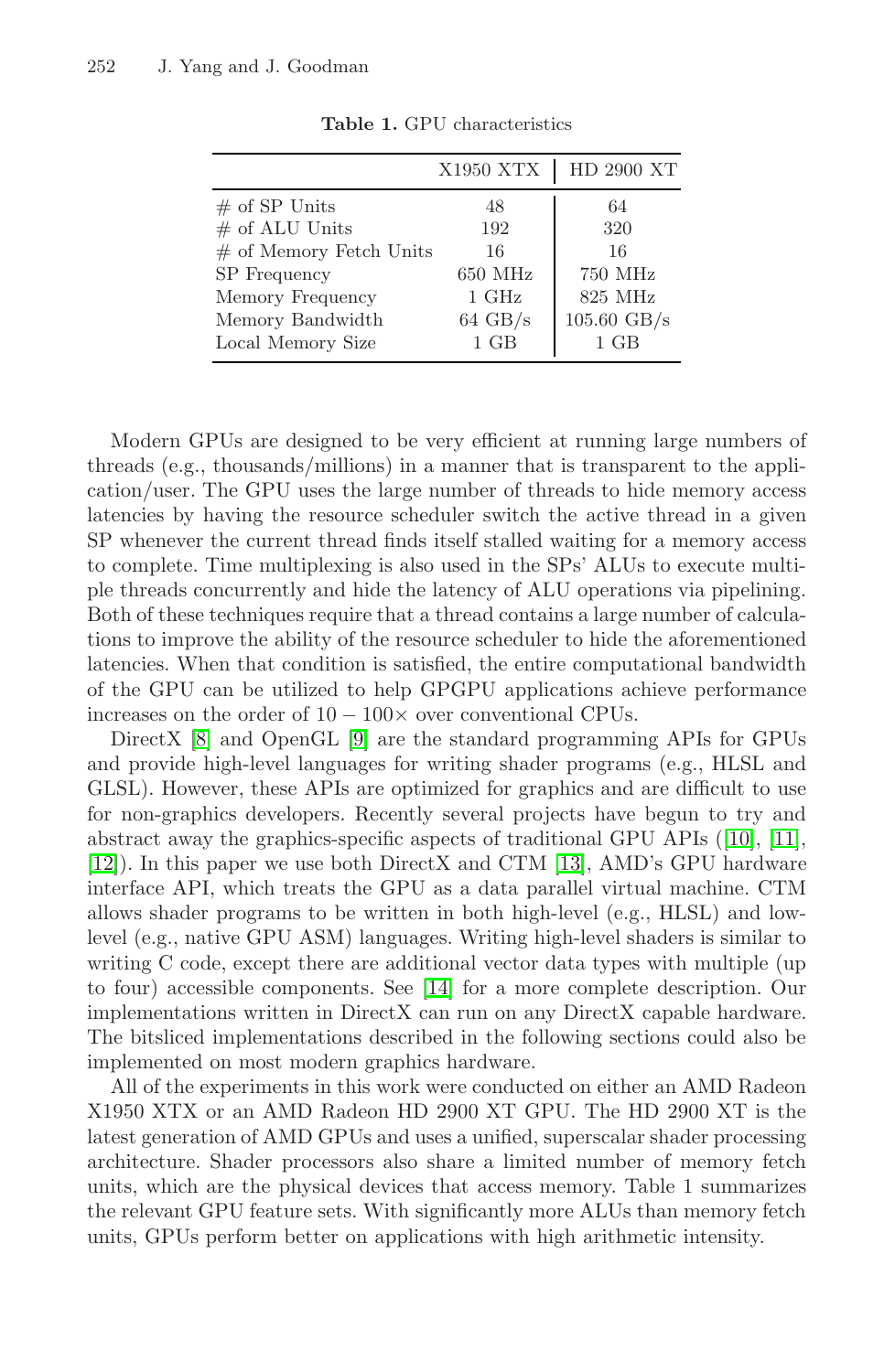# **4 High-Performan[ce](#page-15-10) Bitsliced DES Key Searching Application**

Bitslicing was first suggested by Biham in [15] as a means of exploiting large word widths in conventional CPUs to increase the bandwidth of software implementations of symmetric algorithms. The HD 2900 XT can be utilized in a variety of configurations due to its flexible superscalar architecture. For this application we utilized it as a  $2 \times 64$  -bit wide processor with 64 individual processing cores to implement a bitsliced implementation of DES [16] for use in a key search application implemented using AMD's CTM GPGPU programming infrastructure. The full width of the GPU (160-bits) was not used as the resulting register requirements to store the entire cipher state and key vector would limit the number of threads executing at any given time, reducing overall program performance.

The key search application partitions the key space of size  $2^{56}$  into  $2^{22}$  independent jobs that each check  $2^{34}$  keys. Each job is composed of  $2^{12}$  (64  $\times$  64) individual program invocations (threads), each of which is run on a shader processor using an optimized bitsliced DES shader program written in the GPUs native assembly language. Each shader program computes 64 DES calculations in parallel, and iterates a total of  $2^{16}$  times, for a total of  $2^{22}$  key checks per thread. In general such a brute force searching application is of limited use, but combined with a directed, template-based approach, such as that used in popular password recovery utilities, or in conjunction with side channel techniques that are used to find a subset of the secret key bytes, it can prove to be a very potent tool capable of operating substantially faster than conventional CPU implementations.

The bitsliced DES shader program utilizes the XOR, AND, OR, and NOT instructions of the GPU to implement the necessary functions, which are primarily the eight DES S-boxes. Matthew Kwan's optimized DES S-box implementations [17] were utilized as the basis for our implementation. Modifications were made to both the data format and S-box functions to enable two S-boxes to be computed concurrently (e.g.,  $\frac{\text{3}}{5} = \frac{\text{3}}{5}$  and  $\frac{\text{3}}{5}$ ) as a means of reducing the execution time by almost a factor of 2. Table 2 compares the performance of the conventional and parallelized S-box implementations. The even/odd round distinction is required due to the alternating write-back of the left and right cipher states in the even/odd rounds when you leave the cipher state in place to eliminate DES' right/left state swapping. The difference in instruction counts between the even/odd versions is due to the insertion of NOPs to avoid write conflicts within the ALU/register interface.

S-box parallelization, combined with a reduction in the number of registers needed by the shader program, more than offset the fact that we are only able to use less than half of the full 160-bit width available in the shader processor for bitslicing. The net effect is approximately 2.5× increase in overall performance using the 64-bit solution with S-box parallelization compared to a full-width (i.e., 128-bit) bitsliced solution.

The resulting bitsliced implementation is shown graphically in Figure 3. The main loop consists of 16 rounds of S-box applications, along with short setup functions that mix in the necessary key bits for each round. The InitCipherState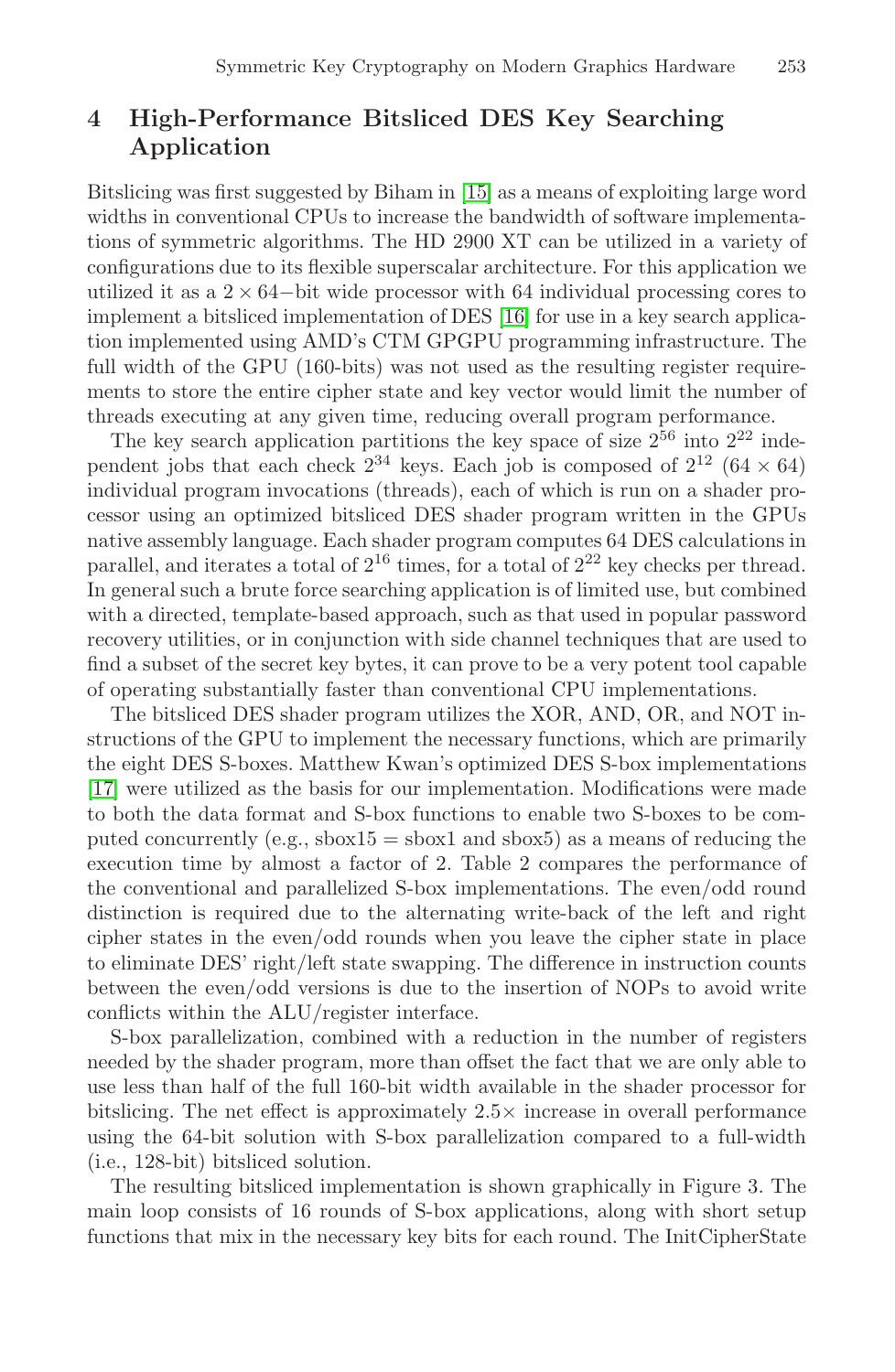| S-box                  | Odd Round<br>Instruction<br>Count | Even Round<br>Instruction<br>Count | S-box             | Instruction<br>Count |
|------------------------|-----------------------------------|------------------------------------|-------------------|----------------------|
| $\frac{\text{sb}}{3}$  | 69                                | 72                                 | sbox1             | 67                   |
| $\frac{\text{sb}}{30}$ | 65                                | 64                                 | $\text{sbox2}$    | 60                   |
| $\frac{\text{sb}}{37}$ | 63                                | 63                                 | sbox3             | 61                   |
| $\frac{\text{sb}}{3}$  | 61                                | 61                                 | sbox4             | 46                   |
| Total                  | 258                               | 260                                | $\text{sbox}5$    | 66                   |
|                        |                                   |                                    | sbox <sub>6</sub> | 61                   |
|                        |                                   |                                    | $\text{sbox}7$    | 61                   |
|                        |                                   |                                    | sbox8             | 58                   |
|                        |                                   |                                    | Total             | 480                  |

**Table 2.** Comparison of DES S-box instruction counts

function loads IP-permuted plaintext(s) into the GPU using constants as they don't change during the shader program's execution. The CheckResult function compares the pre-IP−<sup>1</sup> permuted output to a similarly formatted reference ciphertext, generating a 64-bit bitmask of each bitsliced calculation where a "1" indicates a match was found (i.e., the reference plaintext encrypted with the key corresponding to that slice generated the reference ciphertext). Note that multiple plaintexts and ciphertexts can be utilized as those values are passed in as simple parameters. When a match is found the necessary information required to reconstruct the corresponding key is written to the output array where it can be scanned by the application running on the CPU while the next job is being processed by the GPU, thereby incurring no overall result-checking performance penalty. The IncrementKey function increments the bitsliced key vector stored within the GPU using a simple bitsliced bit-serial addition on the 16 key bits that track the iteration number.

The theoretical peak bandwidth of the GPU for the bitsliced DES calculation can be determined by computing the maximum rate that can be achieved by all 64 SPs operating at their peak rate, ignoring any degradation in performance due to memory accesses and overhead:

$$
PeakRate = \frac{64 \, SPs \times 750 \, Minstructions/s \times 64 \, blocks/iteration}{4691 \, instructions/iteration}
$$

$$
= 654.9 \, Mblocks/s
$$

The execution time of the shader program is key-invariant. The performance measured on HD 2900 XT hardware is shown in Figure 4. All measurements were based on timing the program across multiple iterations for several minutes of real time execution. The implementation achieves a maximum device utilization of 83% for a maximum key checking rate of 545 Mkeys/s (i.e., encrypting 545M DES blocks per second, or 34.9 Gbps of data, though memory read/write bandwidth limitations may constrain this general case). The remaining 17% of the available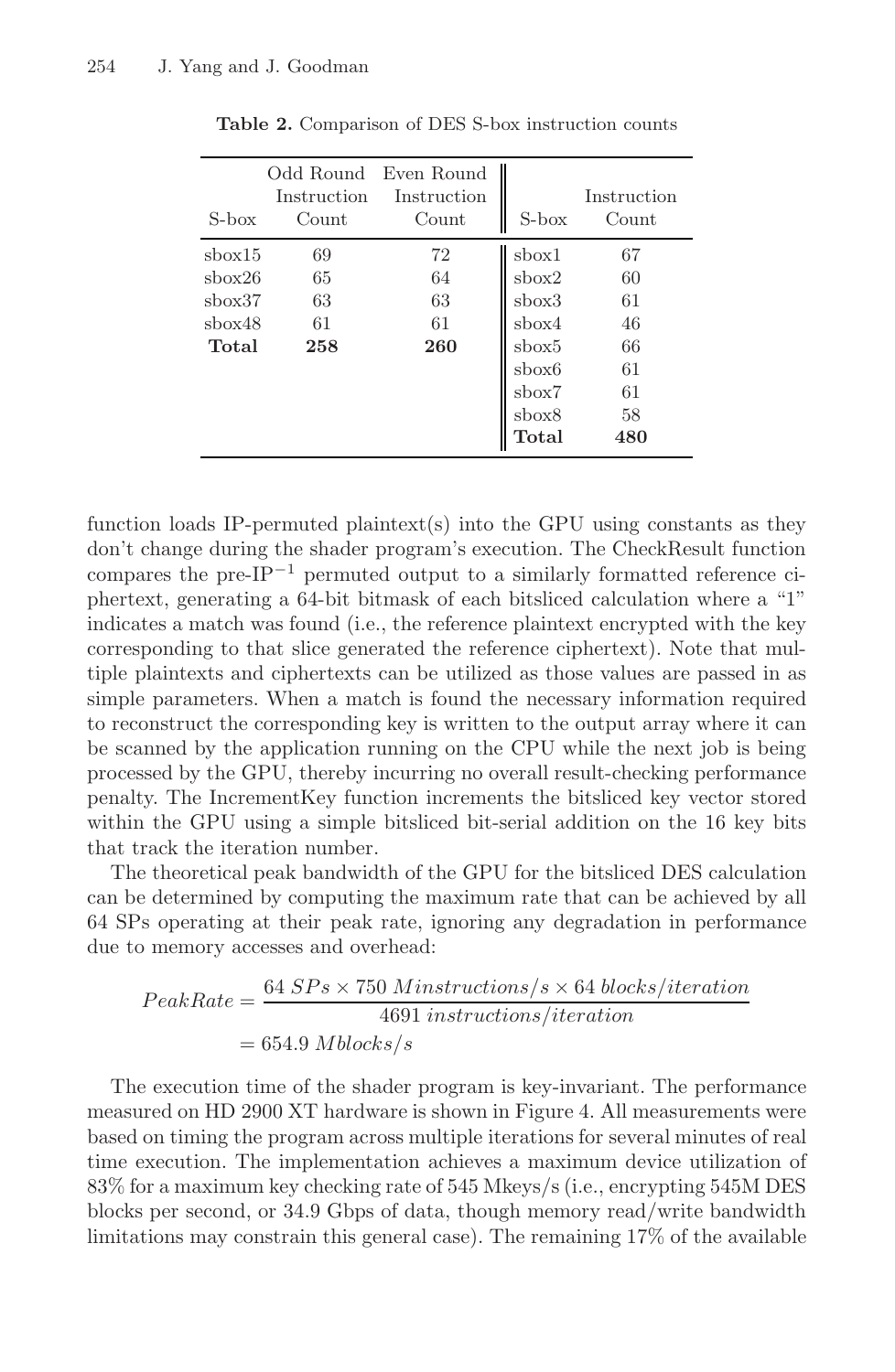

**Fig. 3.** Bitsliced DES implementation instruction count



**Fig. 4.** Measured bitsliced DES performance

performance is lost to the overhead associated with the scheduling and execution of the shader program on the GPU, along with the costs of reading/writing memory during execution.

Figure 4 also shows the performance advantage of using the HD 2900 XT compared to a comparable bitsliced DES key search program using Matthew Kwan's optimized S-boxes executing on a dual-core AMD 2.8 GHz Athlon FX-62 system. The CPU-based solution had a measured key checking rate of 9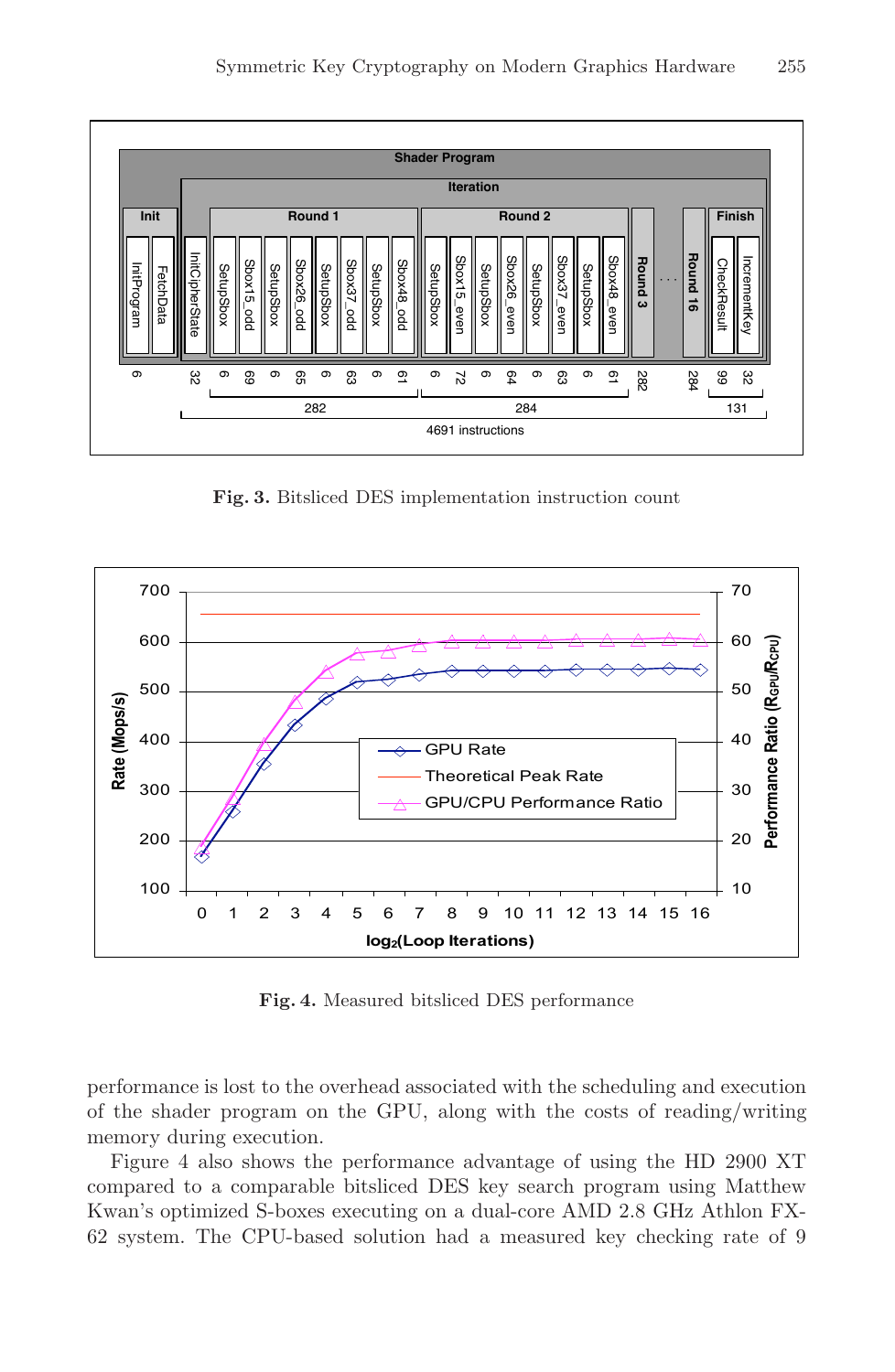Mkeys/s. Hence, a single-GPU solution can deliver on the order of a  $19-60\times$ increase in performance over a single-CPU solution for this application.

Lastly, Figure 4 demonstrates the effect of amortizing a portion of the fixedcost overhead of processing on the GPU across multiple iterations, indicating that over 87% of the application's maximum performance can be realized with as few as 32 iterations.

# **5 High-Performance Bitsliced AES Key Searching Application**

A more relevant algorithmic exploration was undertaken to implement an efficient bitsliced AES [18] version of the aforementioned DES key search application. The AES key search application partitions the key space of size  $2^{128}$  into  $2^{95}$  independent jobs that each check  $2^{33}$  keys. Each job is composed of  $2^{12}$  (64×64) individual threads, each of which executes an optimized bitsliced AES shader program written in the GPU's native assembly language. Each shader program computes 32 AES calculations in parallel, and iterates a total of  $2^{16}$  times, for a total of  $2^{21}$ key checks per thread. With such an enormous key space of  $2^{128}$ , the only realistic use of a brute-force AES-based key search application is as a component of the aforementioned directed, template-based key searching utilities, or helping to find missing key bytes in side channel attacks. In this sort of application having an accelerated AES engine can prove very beneficial to greatly reduce the search times over conventional CPU-based solutions.

For bitsliced AES the HD 2900 XT shader processor is utilized as a  $4 \times 32$ −bit wide processor that proces[ses](#page-15-11) four columns of 32 bitsliced AES state arrays in parallel. The bitsliced implementation computes the encryption key schedule onthe-fly using a transposed key array stored in the register file. The transposition is required to maximize the performance of the round key generation function. The bitsliced state and key array to register mappings are shown in Figure 5.

The bitsliced AES shade[r pr](#page-15-12)ogram utilizes an optimized AES ByteSub/Shift-Row implementation that computes four columns in parallel, requiring four invocations to process the entire state array (i.e., 4 ByteSub/ShiftRow operations  $=$  SubBytes/ShiftRows operation defined in [18]). The AES S-boxes were implemented using the optimized normal basis composite S-box implementation described in [19] and shown in Figure 6. Additional optimizations to eliminate redundant calculations/storage were used to yield a final implementation requiring 126 instructions, which is substantially less than previously reported bitsliced AES S-box solutions (e.g., 205 instructions in [20]).

The round key update function (Figure 7) exploits the transposed key array and optimized ByteSub/ShiftWord function to yield a 160 instruction operation. The transposition of the key array is undone when the round key is XORed into the state array using a transposed XOR operation that has no performance penalty since the transposition is done via register addressing.

The resulting bitsliced AES implementation is summarized graphically in Figure 8. The main loop adds some additional initialization as both state and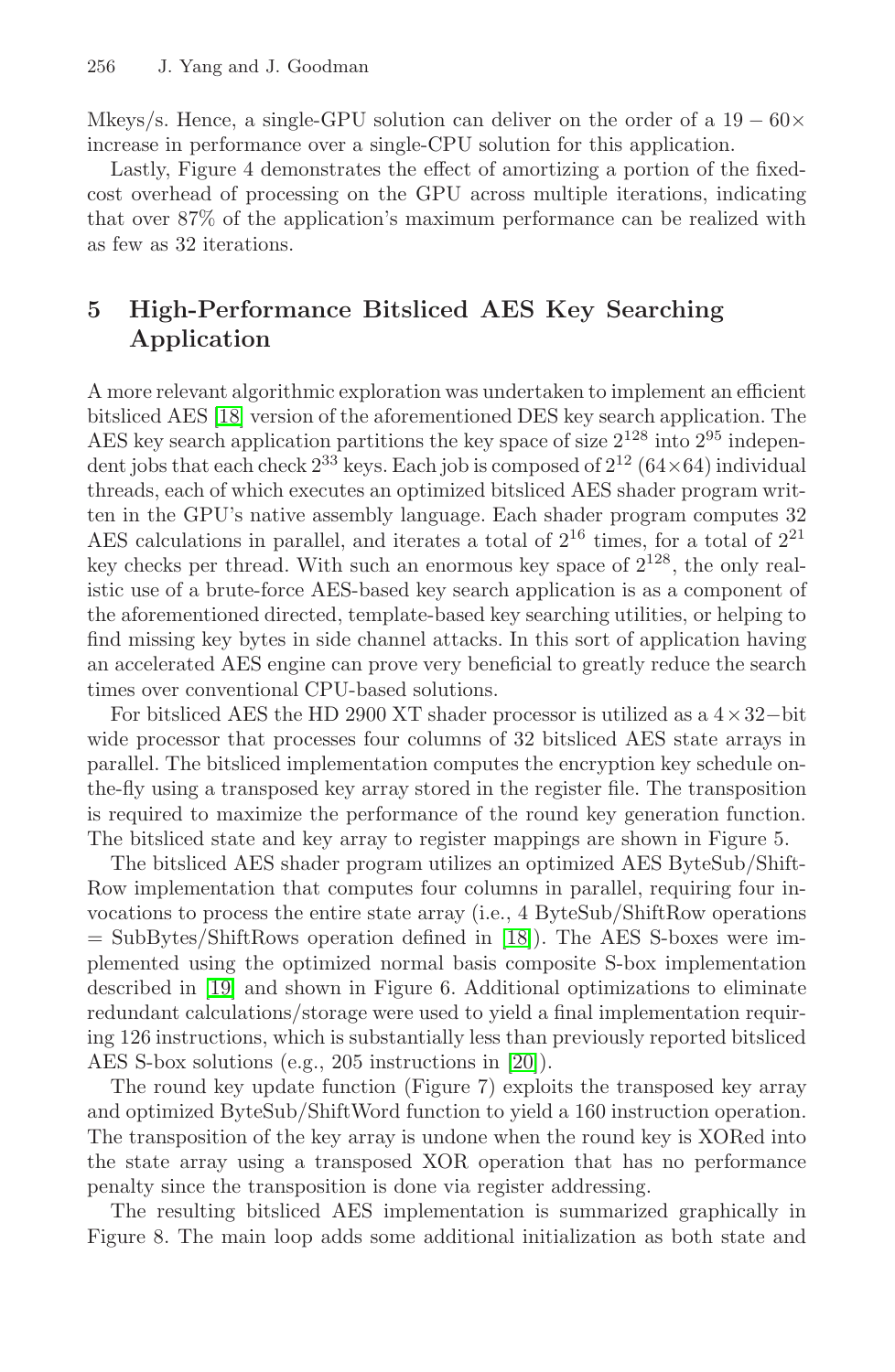

**Fig. 5.** Bitsliced AES register mapping of state and key arrays



**Fig. 6.** Composite normal basis S-box implementation

key arrays need to be reset. The ByteSub/ShiftRow, UpdateRoundKey, and AddRoundKey functions have already been discussed. The MixColumns function processes all four columns in parallel, in-place, and in a single invocation. The CheckResult and IncrementKey functions are functionally equivalent to previously described bitsliced DES functions. As in the case of DES, arbitrary plaintexts and ciphertexts can be used, and, as previously mentioned, the key schedule is computed on-the-fly. With pre-generated keys, the performance could be increased by 23%.

The theoretical peak bandwidth of the GPU for bitsliced AES calculations can be computed as with DES using the formula:

$$
PeakRate = \frac{64 \, SPs \times 750 \, Minstructions/s \times 32 \, blocks/iteration}{8560 \, instructions/iteration}
$$
\n
$$
= 179.4 \, Mblocks/s \, (w/key \, generation)
$$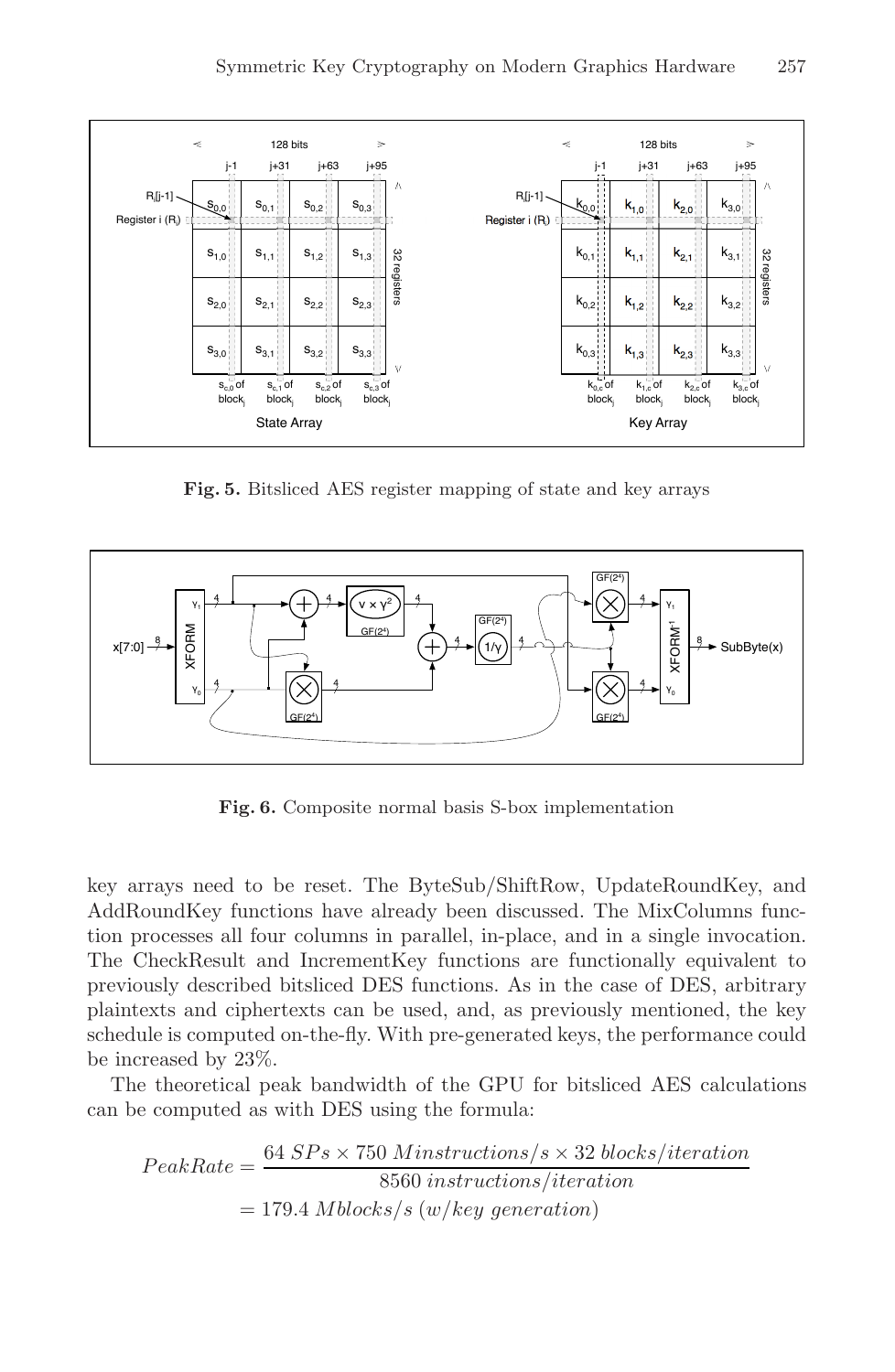The execution time of the shader is key-invariant. The performance measured on HD 2900 XT hardware is shown in Figure 9. All measurements were based on timing the program across multiple iterations for several minutes of real time execution. The implementation achieves a maximum device utilization of 81% for a maximum key checking rate of 145 Mkeys/s (i.e., encrypting 145M blocks per second, or 18.5 Gbps of data, though memory read/write bandwidth limitations may constrain the general case).



**Fig. 7.** Round key update function



**Fig. 8.** Bitsliced AES implementation instruction count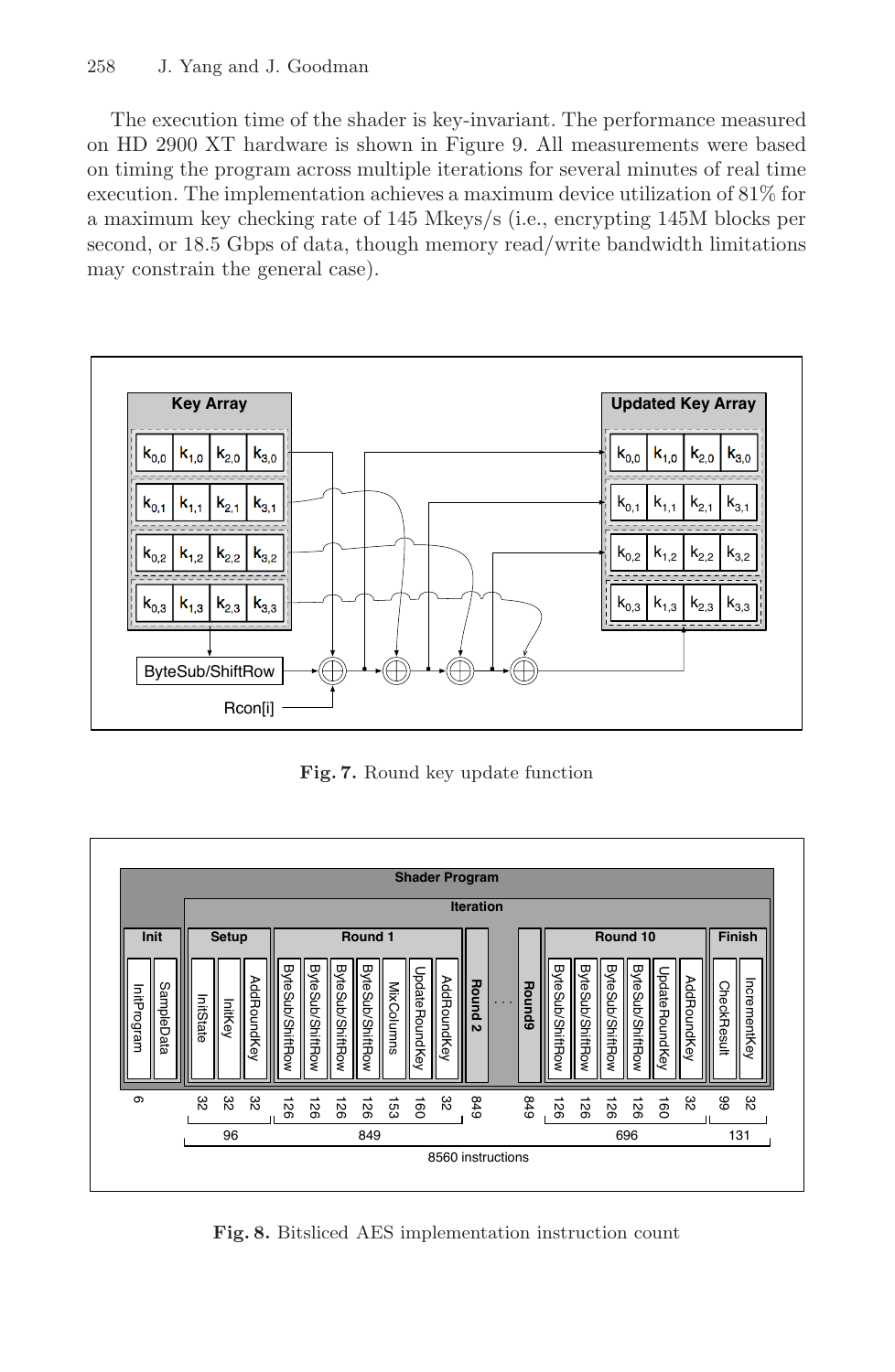

**Fig. 9.** Measured bitsliced AES performance

Figure 9 also compares the performance on the GPU to two previously reported software implementations ([20], [21]). The authors of [20] describe a nonbitsliced implementation on an AMD Athlon 64 [350](#page-15-12)0+ C[PU](#page-15-13) running @ 2.2 GHz at a rate of 2200 MHz / 170 cycles/block  $\sim$  13 Mblocks/s. The authors of [21] describe a non-bitsliced implementation on an AMD Opteron 64 CPU running @ 2.4 GHz at a rate of 2400 MHz / 254 cycles/block ∼ 9 Mblocks/s. Unfortunately, simple comparisons to our work aren't possible as neither implementation generates their key schedule on the fly, which is required in a key searching application. Figure 9 attempts to normalize the key generation process out of the equation by removing the key generation portion of our implementation since we don't have the necessary information to derate the results of [20] and [21]. Hence Figure 9 shows GPU implementation's results prorated by the aforementioned 23% attributed to round key generation. Hence, a single-GPU solution can deliver on the order of  $6 - 16 \times$  increase in performance over a single-CPU solution for this application.

As with the bitsliced DES implementation, Figure 9 demonstrates the amortization effect of running multiple loop iterations, indicating that over 85% of the application's maximum performance can be realized with as few as 8 iterations.

#### **6 Conventional Block-Based AES Implementation**

In this section, we describe the implementation of a conventional block-based AES decryption implementation on both the previous-generation X1950 XTX GPU, which only has floating point ALU units, and the current HD 2900 XT GPU that features an enhanced instruction set with full integer support. Even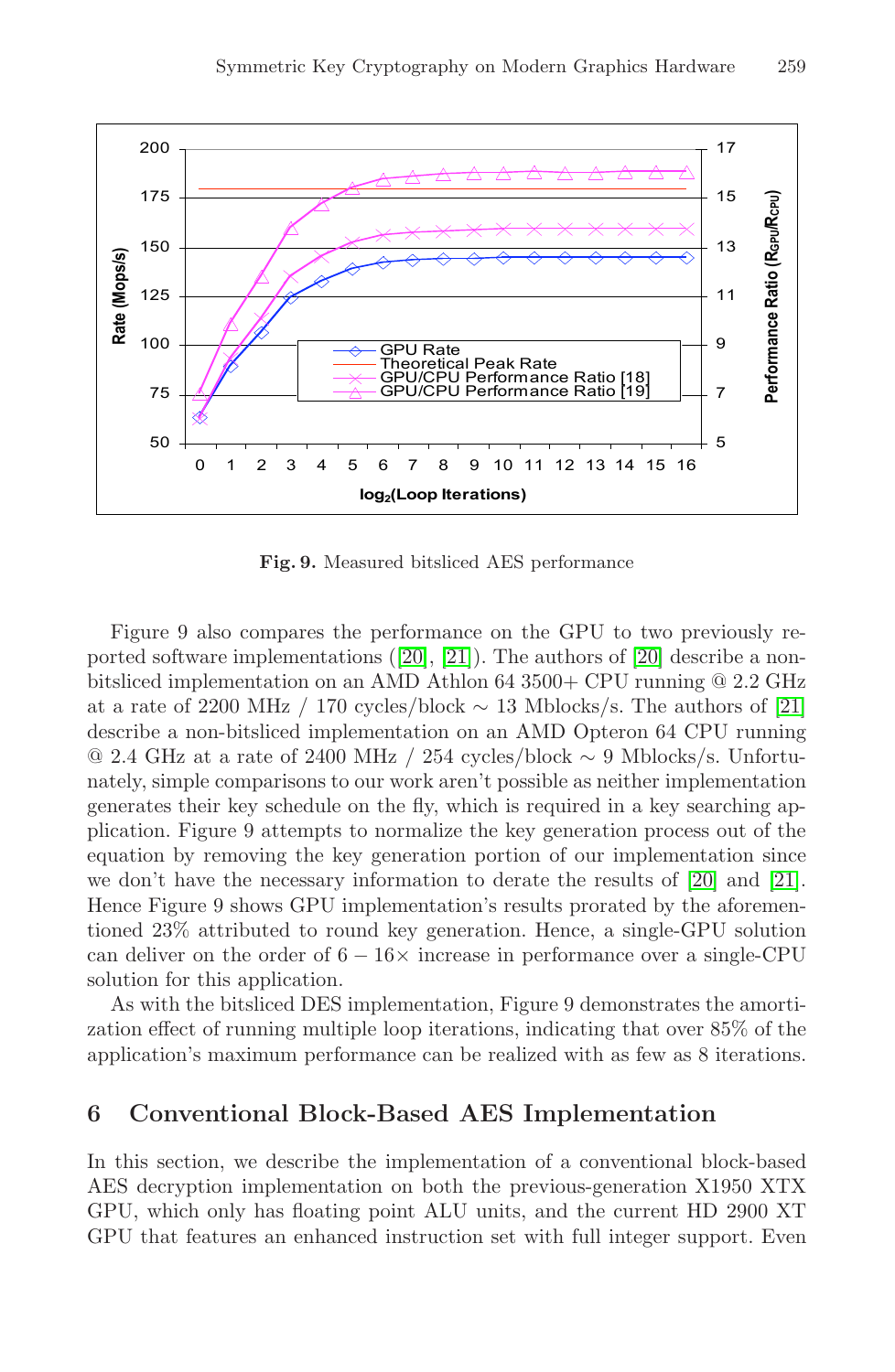with the availability of full integer support, it is still important to understand implementations on earlier GPUs because they are still used in low-cost graphics cards.

#### **6.1 Implementation Using Only Floating Point Hardware**

The entire 128-bit state array is transformed in parallel using four registers containing 4 bytes each stored in the transposed, unpacked format shown in Figure 10. When reading in an integer value, floating point GPU hardware normalizes the input to range from 0 to 1, which is accounted for in the shader program that implements AES.



**Fig. 10.** AES state array register storage mapping

The internal floating-point representation introduces complications with the required XOR operation. [2] proposed using XORs in the output stage which incurs a steep penalty due to the overhead involved with issuing multiple passes through the GPU's pipeline. One alternative is to use the GPU's native instruction set to implement a XOR function at the cost of 20 instructions per 4 × 8−bit row of the state array. A more economical solution is to utilize a  $256 \times 256$  table-lookup in local memory to implement each 8-bit XOR operation in a single instruction. The cost of this approach is the memory latency associated with performing the lookup, but GPUs are optimized to hide these latencies by efficiently switching to other threads whenever a stall occurs due to fetching data from memory. However, a  $256 \times 256$  (64 KB) lookup table is actually quite large, so a hybrid approach can also be used that processes the 8-bit XOR as two 4-bit XORs through a combination of a  $16 \times 16$  (256 bytes) lookup table or ALU instructions. Table 3 compares the performance of the different XOR alternatives; however, actual performance in the full AES implementation will depend on shader instruction ordering.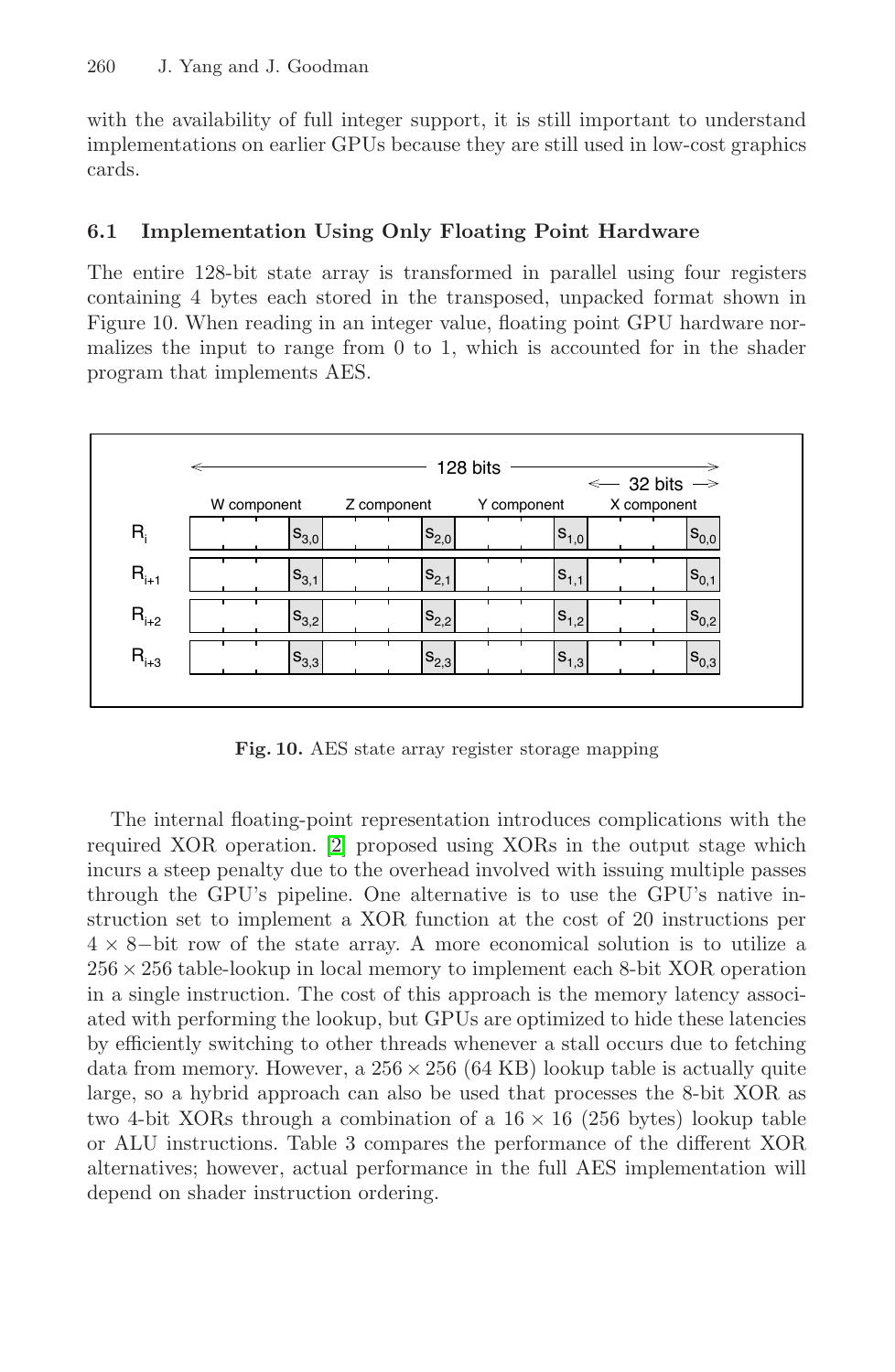|                 | Shader Type   XORs per sec |
|-----------------|----------------------------|
| ALU Only        | 6307 M                     |
| $256x256$ Table | 778 M                      |
| $16x16$ Table   | 2980 M                     |
| Hybrid          | 4877 M                     |

**Table 3.** Performance of 8-bit XOR operations on the X1950 XTX

The GPU-based AES implementation is performed using the T-box approach described in the original Rijndael submission [22] to the AES contest:

| $T_{round}$ $\lfloor x \rfloor$                                                                                                             | $T_{\rm round}$ $\lfloor x \rfloor$ | $T_{round}$ $\lfloor x \rfloor$ | $T_{round}$ $\lfloor x \rfloor$ |
|---------------------------------------------------------------------------------------------------------------------------------------------|-------------------------------------|---------------------------------|---------------------------------|
| $s'_{0,c}$ = (OE·Sbox [ $s_{0,c}$ ]) $\wedge$ (OB·Sbox [ $s_{1,c}$ ]) $\wedge$ (OD·Sbox [ $s_{2,c}$ ]) $\wedge$ (O9·Sbox [ $s_{3,c}$ ])     |                                     |                                 |                                 |
| $s'_{1,c}$ = (09. Sbox [ $s_{0,c}$ ]) $\wedge$ (0E. Sbox [ $s_{1,c}$ ]) $\wedge$ (0B. Sbox [ $s_{2,c}$ ]) $\wedge$ (0D. Sbox [ $s_{3,c}$ ]) |                                     |                                 |                                 |
| $s'_{2,c}$ = (0D·Sbox $[s_{0,c}]$ ) $\wedge$ (09·Sbox $[s_{1,c}]$ ) $\wedge$ (0E·Sbox $[s_{2,c}]$ ) $\wedge$ (0B·Sbox $[s_{3,c}]$ )         |                                     |                                 |                                 |
| $s'_{3,c}$ = (0B·Sbox [ $s_{0,c}$ ]) $\wedge$ (0D·Sbox [ $s_{1,c}$ ]) $\wedge$ (09·Sbox [ $s_{2,c}$ ]) $\wedge$ (0E·Sbox [ $s_{3,c}$ ])     |                                     |                                 |                                 |

Using the above implementation, each column of the state array would require 4 lookups to compute the GF( $2^8$ ) multiplications (each fetch can return  $4\times8-$ bit values simultaneously) and 12 lookups for computing the 8-bit XORs, assuming 1 fetch per XOR, for a total of 64 lookups per round. The number of lookups can be reduced to 24 by combining two  $GF(2^8)$  multiplications and XORs into a single lookup table. Hence, every lookup of  $T_{round}[x, y]$  would return a 4-tuple containing  $[0E \cdot x \wedge 0B \cdot y, 09 \cdot x \wedge 0E \cdot y, 0D \cdot x \wedge 09 \cdot y, 0B \cdot x \wedge 0D \cdot y]$  which reduces each state array column update to 6 lookups (2 for the multiplications and 4 for the XORs), or 24 MixColumns lookups per round. With swizzling, the ability for hardware to arbitrarily access register components, only one table is required.

AddRoundKey is implemented using a similar lookup based technique that requires us to pre-process the key expansion table and XOR it with the range of 8-bit values forming a 2D lookup table that can be accessed using 16 lookups. Every byte in every round maps to a specific entry in the key expansion, so every table access is of the form  $T_{keyadd}$ [byte\_value, key\_entry]. For the last round, which has no MixColumns operation, the S-Box transform is also included.

The following shader program pseudo-code processes one complete column of the round function:

```
float4 a, b, t, c0;
a = T_{round}[r0.w, r3.z];b = T_{round}[r2.y, r1.x];t = XOR(a, b):
c0.w = T_{\text{kevadd}}[t.x, \text{round_offset}];c0.z = T<sub>keyadd</sub>[t.y, round_offset + 1];c0.y = T_{\text{kevadd}}[t.z, \text{round_offset + 2}];c0.x = T_{\text{kevadd}}[t.w, \text{round_offset } + 3];
```
Assuming a single lookup per 8-bit XOR, the complete round function is 40 lookups.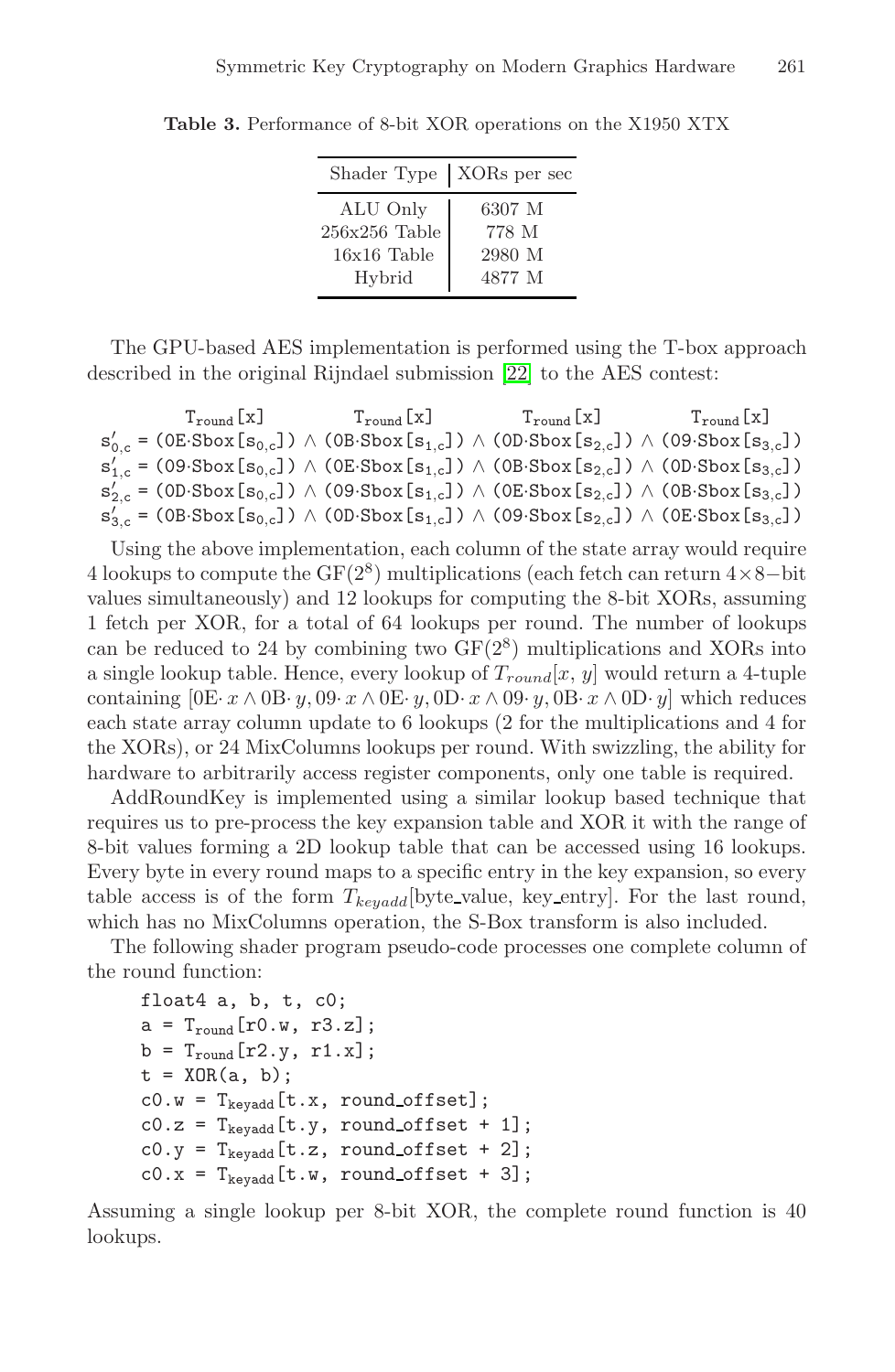When the shader program has processed all 10 rounds the 128-bit state array is written out to memory. The hardware can write four outputs simultaneously, which is used to write back the state as four,  $4 \times 8$ −bit values, each representing a row in the transposed state array (e.g.,  $s_{c,0}$ ,  $s_{c,1}$ ,  $s_{c,2}$ , or  $s_{c,3}$  in Figure 10).

The measured performance of this straightforward implementation is approximately 315 Mbps on a X1950 XTX and 380 Mbps on a HD 2900 XT. This assumes all input blocks use the same key and does not include the key expansion which can be computed on the CPU in parallel with previous GPU computations such that it can be effectively hidden in a well-balanced implementation. The performance is limited due to the number of lookups, which can be a penalty if there are not enough threads and ALU instructions to hide the associated memory access latencies. This is why performance does not scale by the number of ALU units, because both GPUs have the same number of memory fetch units. In addition, the random nature of the fetches due to the mixing properties of the AES algorithm impacts the ability of the GPU to use caching to minimize the memory access latencies of the lookups.

One possible optimization replaces the 2D round processing lookup tables with a 3D table that incorporates three  $GF(2^8)$  multiplies and two XORs, as well as a 2D table that incorporates the fourth  $GF(2^8)$  multiply and round key XOR. This reduces the entire round function to 24 lookups. In this mode, performance increases to 770 Mbps. However, the memory requirements are greatly increased as we now need a  $256 \times 256 \times 256$  (16 MB) lookup table.

Taking advantage of latency hiding, a fully optimized shader using hybrid XORs performs at 840 Mbps on a X1950 XTX and 990 Mbps on a HD 2900 XT.

## **6.2 Implementation on the HD 2900 XT**

AMD's HD 2900 XT allows for native integer operations and data types, as well as the ability to access data structures in memory (i.e., lookup tables) using integer values. XORs can be computed using the native XOR instruction of the GPU, so all  $256 \times 256$  byte lookup tables with precomputed XORs from the previous section can be replaced with much smaller  $256\times4$  byte tables (similar to CPU implementations) and their results summed using explicit XOR operations. Hence, the round operation shader code can be greatly simplified:

```
float4 c0, r0;
c0 = txMCol[ro.w].wzyx \wedge txMCol[r3.z].xwzy \wedgetxMCol[r2.y].yxwz ∧ txMCol[r1.x].zyxw;
r0 = c0 \land T_{\text{keyadd}}[round_offset];
```
With swizzling, only a single table is needed to represent an entire state array column update (e.g., four S-Box transforms and four  $GF(2^8)$  multiplies) in one lookup.

The AddRoundKey step requires the key expansion to be stored as a separate lookup table and the XOR is performed in the shader. In the very last round, SubBytes must be performed without the MixColumns. Previously we would have to precompute this into a dedicated lookup table, but now we perform separate lookups for all the S-Box transform values and then a final AddRoundKey.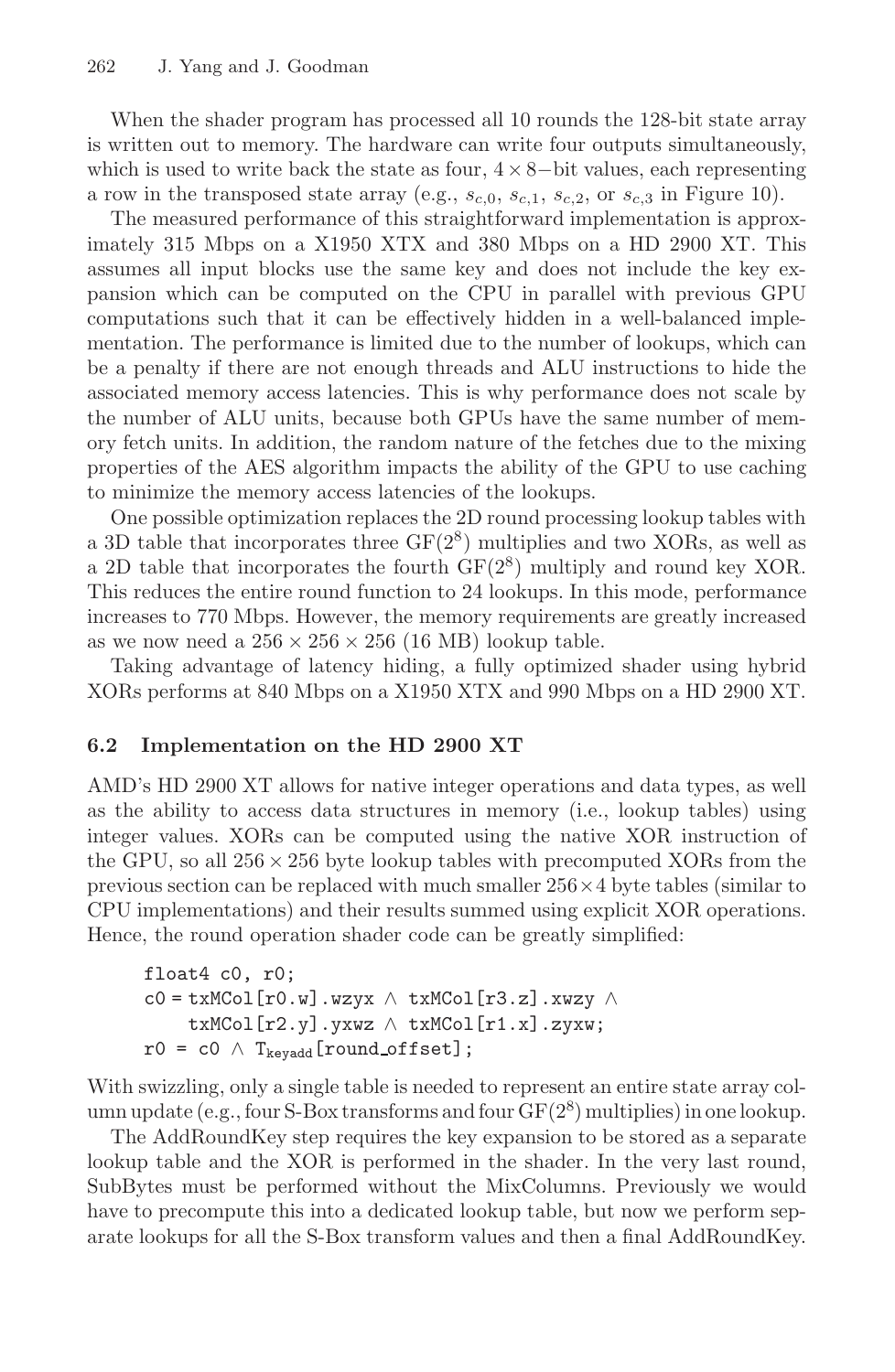With these changes, we can achieve rates [of](#page-15-14) 3.5 Gbps on the HD 2900 XT compared to an optimized bitsliced implementation on a CPU running at 1.6 Gbps [20] and the floating point versions on X1950 XTX and HD 2900 XT GPUs running at 840 Mbps and 990 Mbps respectively. This is about  $2\times$  faster than a CPU and 3.5× faster than the floating point implementation. This is also comparable to the performance achieved by [3] using OpenGL on a NVIDIA Geforce 8800. Although the floating point implementation runs at half the rate of the CPU, this is still considerably better than 2.3% found by [2].

# **7 Conclusion and Future Work**

In this work we have demonstrated both that GPUs can execute symmetric key ciphers, and that that they can perform significantly faster than CPUs in certain applications. Bitsliced DES on a single HD 2900 XT was shown to operate up to 60 times faster than on a CPU, and bitsliced AES was shown to run up to 16 times faster.

We also demonstrated the advantages of the latest generation of GPUs over the previous generation. A block-based GPU implementation of AES runs  $4\times$ faster on the latest generation of GPUs versus the previous generation and  $2\times$ faster than a CPU version.

It should be noted that the GPU is optimized for algorithms that are parallel in nature with high arithmetic intensity. Hence, when programs must be executed serially, such as when there are dependencies between threads, then CPUs will outperform GPUs. This will be the case for certain block cipher operating modes such as CBC encryption due to the dependencies between successive blocks, unless there are a sufficient number of streams that can be processed in parallel to provide the large number of independent threads required to extract the performance in the GPU.

We believe that the entire gamut of cryptography is waiting to be explored with current and future GPU hardware. Algorithmic exploration awaits on the symmetric algorithm front with investigations of efficient implementations of other block/stream ciphers, particularly those amenable to bitsliced implementations that can leverage the large datapath width inherent in modern GPUs. In addition, the word-level integer support should be exploitable in conventional hashing algorithms to achieve significant performance increases over conventional CPUs. One particularly interesting area of potential research is finding efficient mappings of the integer support on the latest generation of GPUs to DH/RSA/ECC, and other generic integer arithmetic algorithms. With processor design trending towards multi-core, and combining CPU(s) and GPU(s) on a single die, the GPU would appear to be a good research platform for future algorithm development.

## **Acknowledgements**

We would like to thank Justin Hensley for typesetting and proofreading. Thanks also to Arcot Preetham and Avi Bleiweiss for proofreading.